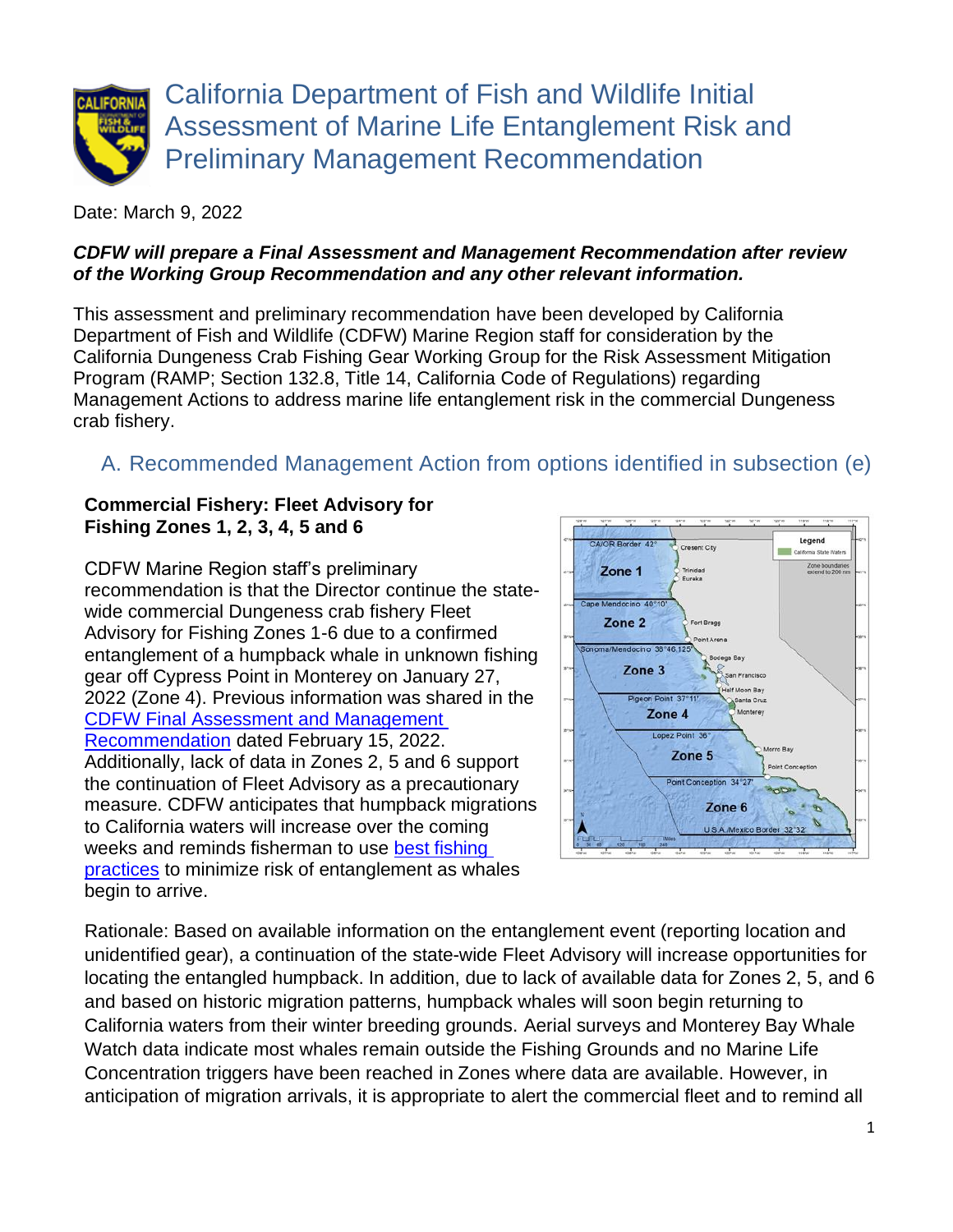vessels to continue to implement best fishing practices. It is anticipated that fishing effort will continue to decline into the spring months, however arrivals of humpback and blue whales will increase, and the Fleet should be prepared to modify fishing operations to minimize risk of entanglement.

CDFW will continue to monitor all available data to inform the next risk assessment (expected to occur on or around April 1, 2022).

## B. Marine life entanglement risk, relative to the triggers in subsection (c)

Confirmed Entanglements in California Commercial Dungeness Crab Gear

- During the current Fishing Season: 0
- During the current calendar year: 0
- During the 2021 calendar year: 1 humpback whale

Confirmed Entanglements in Unknown Fishing Gear reported from California:

- During the current Fishing Season: 1 humpback whale
- During the current calendar year: 1 humpback whale
- During the 2021 calendar year: 3 humpback whales

Marine Life Concentrations Surveys and/or Satellite Telemetry Observations:

- **Fishing Zone 1, 3 and 4:** No Management Action triggers reached
- **Fishing Zone 2, 5 and 6:** No current data are available for these Zones, which triggers management response under RAMP (c)(2)(B)(1).

### C. Scope of elevated risk based on Management Considerations in subsection (d)

Section 132.8(d)(2): Information from NOAA

• No additional information was made available for this risk assessment

Section 132.8(d)(3): Effectiveness of management measures to reduce entanglement risk

- Fleet Advisory: given the unknown gear type involved in the entanglement, the reporting location and relatively low fishing effort by the commercial fishery within Fishing Zone 4 (where the entanglement was reported), a Fleet Advisory will sufficiently protect the few Actionable Species within the Fishing Grounds.
- Fishing Depth Constraint: given the low abundance of humpback whales in the Fishing Grounds, it is not possible to identify an appropriate depth-based closure which would reduce co-occurrence. Therefore, implementing a depth constraint would not be an effective management measure.
- Fishery Closures or Vertical Line Reductions: given the low abundance of humpback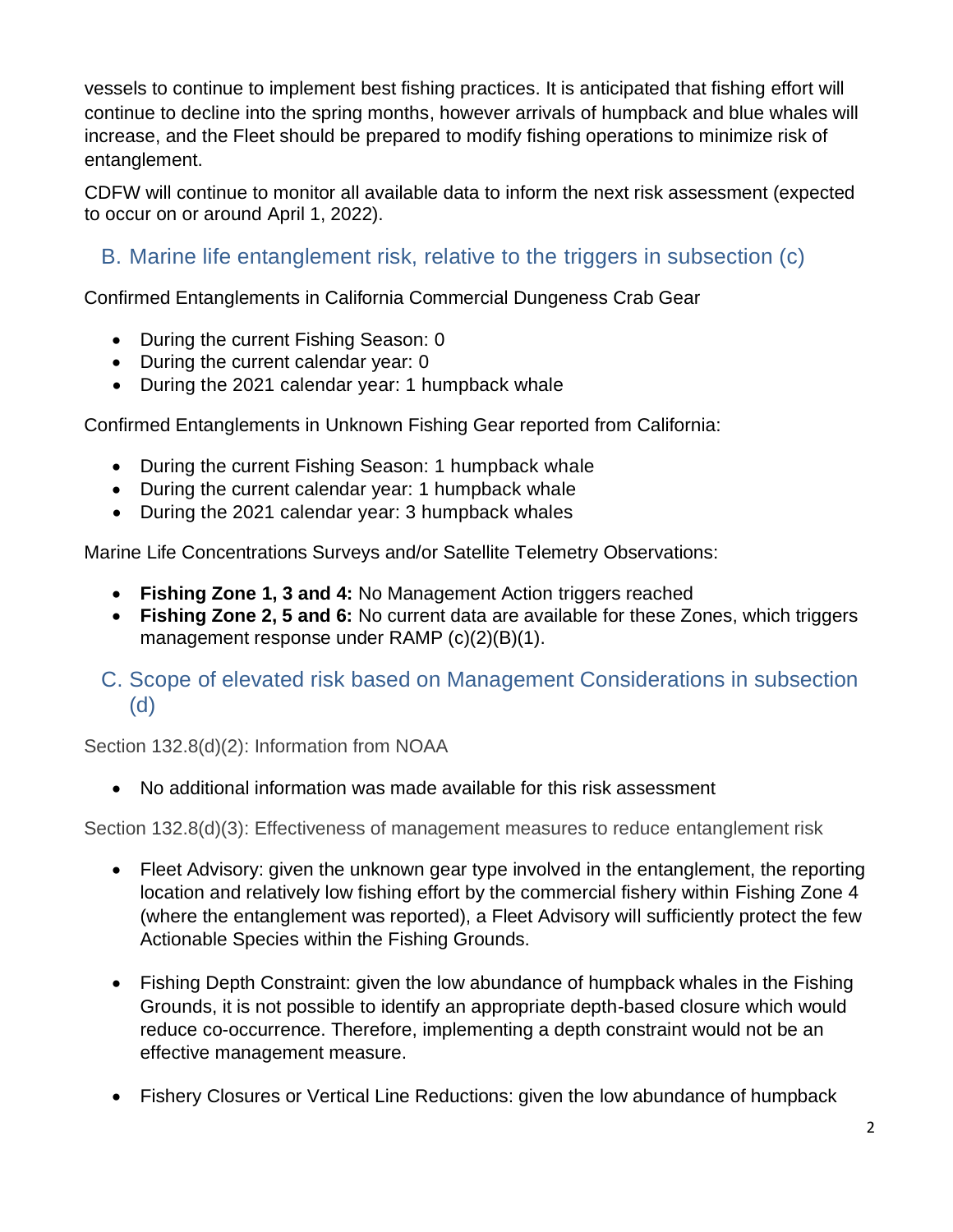whales, would be overly restrictive given the low risk of entanglement. Historic migration patterns suggest most humpback whales have departed the fishing grounds and remain in their winter breeding areas. Combined with declining fishing effort, this indicates low co-occurrence, and therefore low entanglement risk.

• Alternative Gear: cannot be authorized prior to April 1 and no gear is currently authorized for use.

Section 132.8(d)(4): Total economic impact to the fleet and fishing communities

• A Zone closure or Depth Restriction would have higher economic costs to the commercial fishery and given the overall entanglement risk, it is not warranted at this time.

Section 132.8(d)(5): Data availability within and across Fishing Zones

• CDFW aerial survey data are available for Fishing Zones 3 and 4. MBWW data are available for Fishing Zone 4. USCG aerial survey data are available for Fishing Zones 1, 3 and 4. Whale Alert data are available for Fishing Zones 3, 4 and 6.

Section 132.8(d)(6): Known historic marine life migration patterns

• Aerial surveys, Whale Alert and MBWW indicate few humpback whales, which aligns with known historic migration patterns. Predictive models indicate low blue whale habitat suitability within the Fishing Ground

Section 132.8(d)(7): Fishing Season dynamics

- Weekly total landing volume has continued to decrease since late December. In recent weeks, a majority of volume has been harvested from Fishing Zone 3. Overall, 65% of the total volume harvested this season has been from Fishing Zone 1, 30% from Fishing Zone 3, and less than 5% from each of the other Fishing Zones. To date, 41% of harvested volume has been landed into Crescent City, 19% into Eureka, 11% each into San Francisco and Half Moon Bay, and less than 10% each from the other port complexes.
- Vessel activity by port has been highest in Crescent City (84 vessels) and Eureka (69 vessels), followed by San Francisco (56 vessels), Half Moon Bay (55 vessels), and Bodega Bay (54 vessels). Vessels have also made landings into Fort Bragg (31), Monterey (24), Trinidad (14), and Morro Bay (3).
- 38,220 traps are estimated to be deployed statewide for the March 1, 2022 reporting period, which covers fishery participation from February 16-28, 2022. The majority of these (51%) are located within Fishing Zone 3 while 34% of these located within Fishing Zone 1.